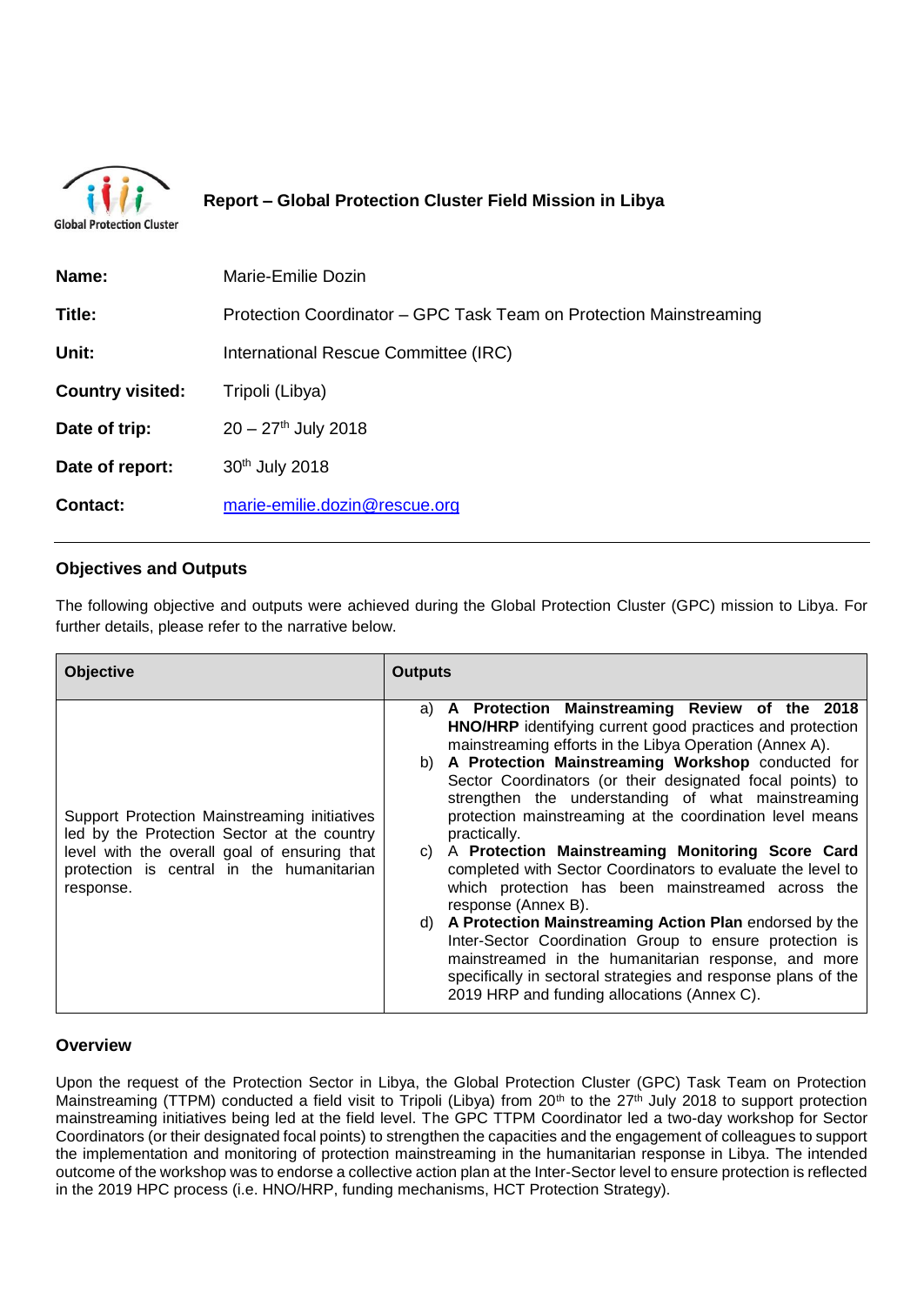The **specific objectives** of the workshop were the following:

- Demonstrate the importance and relevance of protection mainstreaming in the humanitarian context;
- Explain the definition of protection mainstreaming and discuss its application in the Libya humanitarian operational context;
- Establish concrete actions to mainstream protection at all stages of the Humanitarian Programme Cycle (i.e. sectorial analysis and response plans, funding mechanisms, policy-making);
- Present the tools and resources available at the global level to mainstream protection and demonstrate their added value;
- Clearly define the responsibilities of the humanitarian sectors and promote the commitment of sector coordinators to mainstream protection in sectoral responses.

The workshop was conducted with 22 participants who were Sector Coordinators or their designated representatives from the Education, WASH, Shelter/NFI, Mixed Migration WG and Protection Sectors (including MA and CP sub-sectors) as well as from OCHA and INGOs (NRC, Intersos, Cesvi, and DRC).

The first day of the workshop started with an introduction on the relevance of protection mainstreaming for the Libya context, presenting the findings of the assessment conducted by the Protection Sector (see below). A general presentation on the concept of Protection Mainstreaming and the framework of the Centrality of Protection as stated in the IASC guidance was presented. The role and responsibilities of each actors towards protection mainstreaming and the methodology for implementing protection mainstreaming at the strategic/collective level through the cluster system and the humanitarian programme cycle was also clarified. The tools available in the Protection Mainstreaming Toolkit were presented to the participants with an emphasis on the protection analysis and the monitoring score cards.

The second day of the workshop gave an opportunity for participants to reflect on protection mainstreaming efforts already implemented in humanitarian operation in Libya. The objective was to identify existing practices, experience and challenges with regards to protection mainstreaming. The GPC TTPM Coordinator also produced an analysis of how protection mainstreaming was reflected in the 2018 HNO/HRP. An action plan was collectively developed to strengthen protection mainstreaming in the humanitarian system and implement and monitor the commitments taken in the HRP.

# **Findings**

 $\overline{a}$ 

The **Centrality of Protection** is set as **a key principle of the collective response** with a strategic objective of the HRP dedicated to protection. Protection Mainstreaming is also well-reflected in the sectoral strategies and response plans with a series of commitments taken by each sectors. However, it seems that in practice protection mainstreaming is not properly reflected across the response.

Several issues relating to protection mainstreaming have been identified by the Protection Sector<sup>1</sup>:

- o Lack of specialized assistance for elderly, PWSN, women and children.
- o High level of marginalization and discrimination of vulnerable groups due to lack of identification mechanism and referral system and lack of accountability.
- o Favouritism and discrimination being observed as common occurrences in aid distribution.
- o Reports that most vulnerable groups do not receive the aid needed or requested.
- o Feedback and complaints mechanisms being inexistent or unknown from the affected population.
- $\circ$  Perception among affected populations that their views are not taken into account in the design phase of the delivery of humanitarian assistance.
- $\circ$  Lack of consultation and participation of affected populations in the process of identifying needs.
- $\circ$  Concerns over aid distribution and the use of militia or armed groups for crowd control.

Other **protection mainstreaming concerns** expressed by participants included: the lack of disaggregated data by age and gender, the selection of beneficiaries guided by local authorities, the difficulty in monitoring aid delivery, the issue of data collection and analysis, the lack of evidence-based programming, the problem of humanitarian access.

Due to the semi-remote management context of the Libya operation, **increasing the support to local partners** on protection mainstreaming and protection principles in general is paramount to ensure the effectiveness of the response. The Protection Sector is committed to mobilize the necessary resources to provide this support.

There seems to be **confusion on what is the role and the specific responsibilities** of each actor towards protection mainstreaming, and particularly who is ultimately responsible between the Protection Sector, the Sectors, the Inter

<sup>1</sup> Between January and May 2018, the Protection Sector conducted 40 FGD in 17 locations and collected evidence of the lack of implementation of protection mainstreaming in practice.